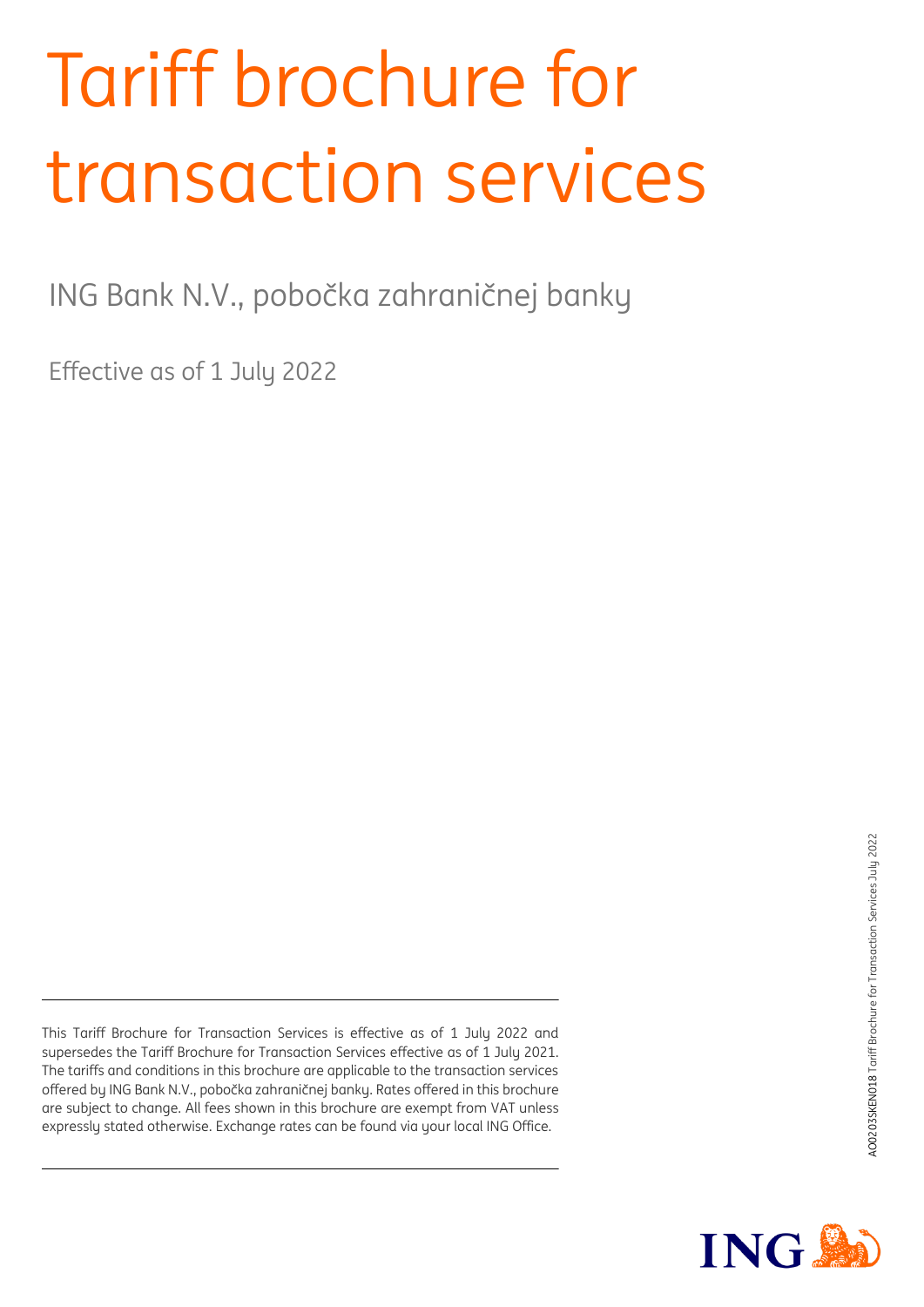# **Tariffs**

#### **Accounts**

| <b>Current account</b>                                      |               |                          | (in local or foreign currency) |                                                                                |
|-------------------------------------------------------------|---------------|--------------------------|--------------------------------|--------------------------------------------------------------------------------|
| Opening                                                     | €             |                          | 0.00 per account               |                                                                                |
| Maintenance                                                 | €             |                          | 9.00 per month, per account    |                                                                                |
| Non-resident Maintenance                                    | €             |                          | 100.00 per month, per account  |                                                                                |
| Closing                                                     | €             |                          | 10.00 per account              |                                                                                |
| Capital contribution account                                | €             |                          | 0.00 per month                 | Opening, maintenance, issuing and sending<br>of monthly, quarterly statements. |
| Escrow account                                              | €             |                          |                                | Upon agreement.                                                                |
| Interest conditions                                         |               |                          |                                |                                                                                |
| Credit interest                                             | $\frac{0}{0}$ | $\overline{\phantom{a}}$ |                                | Actual interest rate applicable <sup>1</sup>                                   |
| Debit interest (authorised overdraft)                       | $\frac{0}{0}$ | $\overline{\phantom{m}}$ |                                | Subject to agreement                                                           |
| Default interest (unauthorised overdraft/<br>debit balance) | $\frac{0}{0}$ | $\overline{\phantom{a}}$ |                                | Actual interest rate applicable <sup>2</sup>                                   |
| Credit balance fee <sup>3</sup>                             | $\frac{0}{0}$ |                          | $-0.20$ per annum              | 1-month EURIBOR <sup>4</sup>                                                   |
| Credit Balance Increment Fee <sup>5</sup>                   | $\frac{0}{0}$ | 0.35                     |                                | from the Excess Amount <sup>6</sup>                                            |

#### **Global Channels**

| <b>InsideBusiness Payments</b>      |   |                            |
|-------------------------------------|---|----------------------------|
| Subscription                        | € | 8.50 per month, per module |
| User subscription                   | € | 8.00 per user per month    |
| <b>InsideBusiness Payments CEE</b>  |   |                            |
| (Applicable only if not part of the |   |                            |
| InsideBusiness subscription)        |   |                            |
| Subscription                        | € | 10.00 per month, company   |
| User registration fee               | € | 10.00 per item             |
| Installation and training service   | € | 33.00 per hour             |

1 The interest rate applied to the Credit Balances on the Client´s current accounts is an interest rate published by the Bank in the Bank´s premises and on the Bank´s Website, whereby the Bank is entitled to change such interest rate depending on the changes on the relevant interbank market and the Bank´s business policy. 2 The interest rate applied to the Debit Balances on the Client's current accounts and unauthorised overdraft/debit balance on the Client's current accounts is an interest rate published by the Bank in the Bank´s premises and on the Bank´s Website, individually for each currency, whereby the Bank is unilaterally entitled to change such interest rate with immediate effect, depending on the changes on the relevant interbank market and the Bank´s business policy.

3 Credit Balance Fee will be calculated daily from the aggregated daily Credit Balance of all EUR current accounts held by the Bank in the name of the Client, payable monthly. The Credit Balance Fee shall be charged by the Bank to a particular Client as and when so notified. It may be debited by the Bank from any of the Client´s account. It will be calculated on the basis of the exact number of elapsed days and a year having 360 days. Credit Balance Fee will be charged only if the result of the computation based on formula set out above is a negative number, while the Bank will charge its positive value to the Client.

4 1-month EURIBOR means 1-month EURIBOR rate fixed at 11:00 a.m. each Business Day and valid for the next Business day displayed on the appropriate page of the Thomson Reuters screen (if the relevant page is replaced or the service ceases to be available, the Bank may specify another page or service displaying the appropriate rate); EURIBOR means the percentage rate per annum administered by the European Money Markets Institute or administered by any other person which takes over the administration of that rate.

5 Credit Balance Increment Fee of 0.35 % flat from the Excess Amount (if positive) of the aggregated credit balances of all accounts held by the Bank in the name of the Client in all currencies on December 31 (hereinafter the "Total Balance"), provided that the sum of the Total Balance exceeds EUR 5 million on December 31. The Credit Balance Increment Fee is calculated annually as at December 31 and is due and payable in arrears within first 15 business days of the following year. It may be debited by the Bank from any of the Client's account. The Bank may change the Credit Balance Increment Fee with a fifteen days' notice period. Clause 3.1 of the part of this Tariff Brochure designated as "Conditions" shall apply to such changes mutatis mutandis.

6 Excess Amount is calculated as a difference between:

a) Total Balance (included all outgoing payments to other banks made on this day, with the exception of payments made and at the same time credited to the beneficiary's account in another bank as at December 31 of the same year), and

b) average of aggregated credit balances of all accounts in all currencies held by the Bank in the name of the Client in the period from September 1 to November 30 of the same year, increased by 30 %.

For converting foreign currencies into EUR and vice versa, the ECB's current rate valid on December 31 of the same year is used.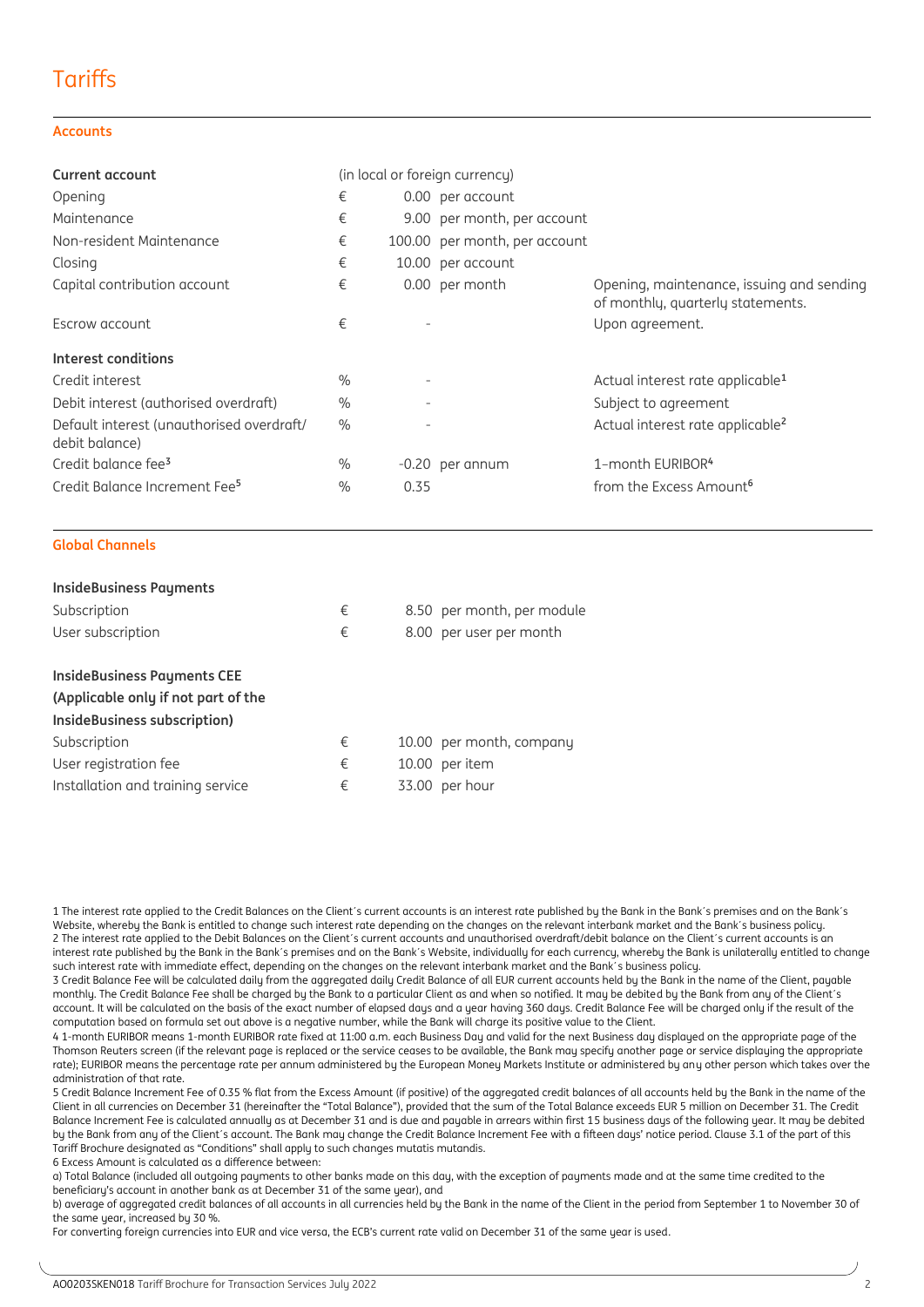| I-Dentity Card                                         | € | 20.00 per item            |                                        |
|--------------------------------------------------------|---|---------------------------|----------------------------------------|
| I-Dentity Card reader                                  | € | 0.00 per item             |                                        |
| PIN unblocking                                         | € | 10.00 per occurrence      |                                        |
| Amendment of user's access right and limits $\epsilon$ |   | 7.00 per user             | Also for temporary amendments          |
| Confirmation of user rights                            | € | 2.00 per user             |                                        |
| <b>Other channels</b>                                  |   |                           |                                        |
| Paper payment delivery surcharge                       | € | 16.60 per transaction     | Plus fee per individual transaction    |
| <b>Account, Balance and Transaction Reporting</b>      |   |                           |                                        |
| <b>Electronic reporting</b>                            |   |                           |                                        |
| End of Day reporting (camt.053, MT940)                 | € | 0.00 per month, per BIC,  |                                        |
| via IBP CEE, IBP                                       |   | per account               |                                        |
| End of Day reporting (MT 940)                          | € | 20.00 per month, per BIC, | To ING branches <sup>7</sup>           |
|                                                        |   | per account               |                                        |
| End of Day reporting (MT940) to third parties €        |   | 50.00 per month, per BIC, |                                        |
|                                                        |   | per account               |                                        |
| Intraday                                               | € | 0.00 per month, per BIC,  | Via IBP CEE                            |
|                                                        |   | per account               |                                        |
| Intraday reporting (MT942)                             | € | 30.00 per month, per BIC, | To ING branches <sup>7</sup>           |
|                                                        |   | per account               |                                        |
| Intraday reporting (MT942) to third parties            | € | 50.00 per month, per BIC, |                                        |
|                                                        |   | per account               |                                        |
| Paper account statements                               |   |                           |                                        |
| Paper statement issuing and sending                    | € | 50.00 per month           | Monthly, weekly, daily or after        |
|                                                        |   |                           | movement                               |
| Paper statement replacement issuing and<br>sending     | € | 20.00 per statement       | by post, by e-mail                     |
| PDF statement                                          | € | 3.00 per month            | Daily, weekly or monthly. By e-mail in |
|                                                        |   |                           | unencrypted pdf format                 |
|                                                        | € | 0.00 per month            | Via IBP CEE/ING Online, IBP or         |
|                                                        |   |                           | via B2C IBP CEE                        |
| Interest statement/Balance fee report                  | € | 3.00 monthly              | By e-mail in unencrypted pdf format    |
|                                                        | € | 0.00 monthly              | Via B2C IBP CEE                        |

<sup>7</sup> Valid for following SWIFT addresses: BBRUBEBB, INGBFRPP, INGBNL2A, BBRUESMX, BBRUPTPL, BBRUNL2X, INGBGB2L, INGBGB22, INGBGB2S, INGBITMM, INGBATWW, INGBDEFF, HBKABE22, INGBUS33, INGBUS3N, INGBSKBX, INGBPLPW, INGBROBU, INGBHUHB, INGBIE2D, INGBIE3D, INGBUAUK, INGBRUMM, INGBCZPP, INGBBGSF, INGBNL2S, INGBBRSP, BKMGNL2A, INGBSGSG, INGBHKHH, INGBPHMM, INGBJPJT, INGBKRSE, INGBCNSH, INGBTWTP, INGAAU2S, INGBAU2A.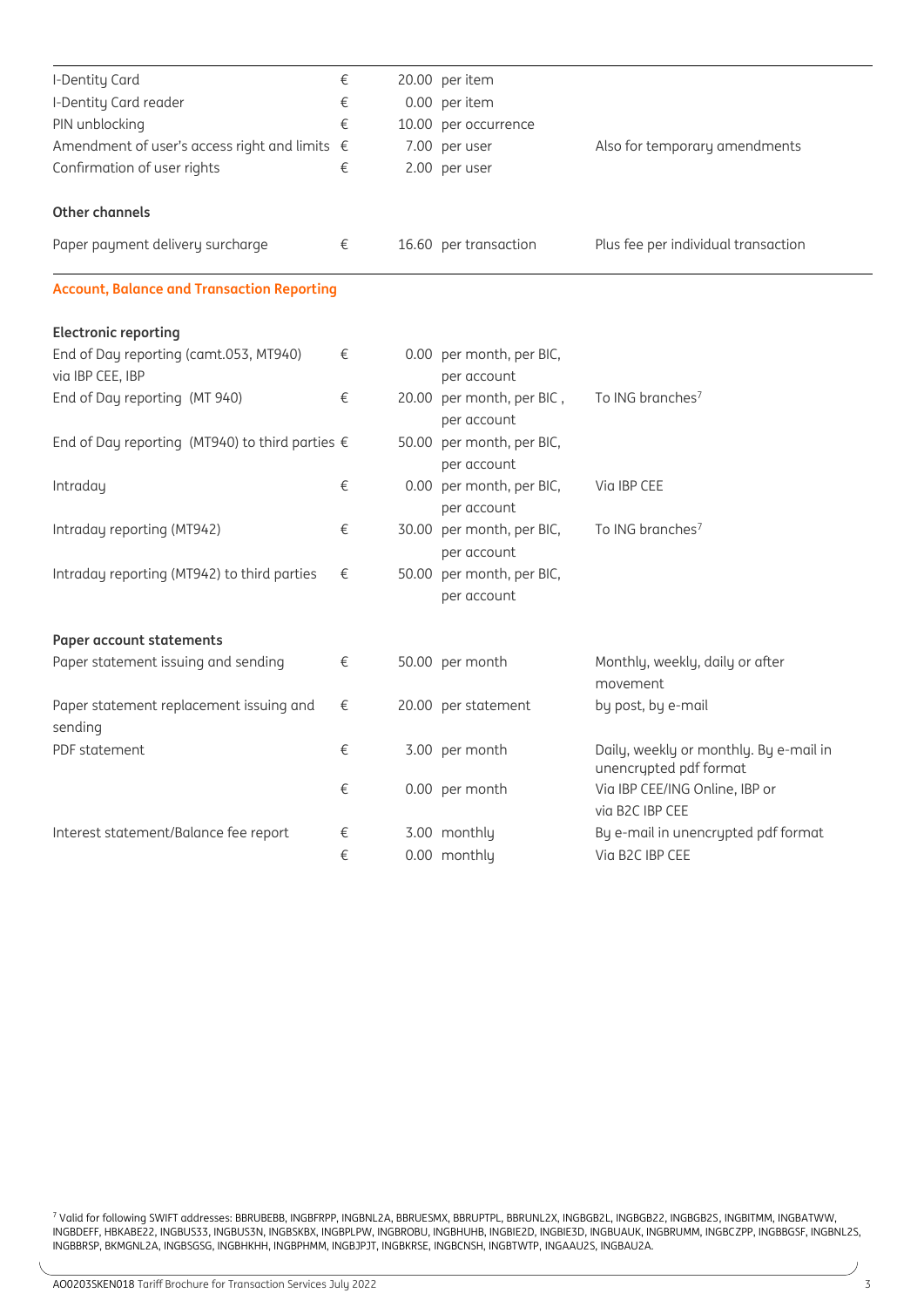#### **Credit transfers 8**

| <b>Real Time credit transfer</b>                                            |   |                       |                                                                                                       |
|-----------------------------------------------------------------------------|---|-----------------------|-------------------------------------------------------------------------------------------------------|
| Euro Real Time                                                              | € | 50.00 per transaction | Code word 'RTGS' required                                                                             |
| <b>SEPA credit transfer</b>                                                 |   |                       |                                                                                                       |
| SEPA credit transfer next day                                               | € | 0.20 per transaction  |                                                                                                       |
| SEPA credit transfer same day                                               | € | 35.00 per transaction |                                                                                                       |
| SEPA credit transfer ING In-house                                           | € | 0.00 per transaction  | Domestic only                                                                                         |
| Incoming SEPA credit transfer                                               | € | 0.20 per transaction  |                                                                                                       |
| International credit transfer                                               |   |                       |                                                                                                       |
| International credit transfer standard                                      | € | 16.60 per transaction |                                                                                                       |
| International credit transfer urgent                                        | € | 35.00 per transaction |                                                                                                       |
| Incoming international credit transfer SHA<br>or BEN                        | € | 0.20 per transaction  |                                                                                                       |
| Incoming international credit transfer OUR                                  | € | 0.00 per transaction  | 0.5% per transaction. Min. 9.96, max $\epsilon$ 20.00<br>charged to the originator of the transaction |
| <b>Additional services and fees</b>                                         |   |                       |                                                                                                       |
| Recall                                                                      | € | 0.00 per occurrence   | Plus investigation costs                                                                              |
| Repair                                                                      | € | 5.00 per occurrence   | Based on client's request; before settlement                                                          |
| Revocation                                                                  | € | 5.00 per occurrence   | Based on client's request; before settlement                                                          |
| Return of international credit transfer to the $\epsilon$<br>initial sender |   | 16.60 per occurrence  | Debited from the amount of the returned<br>payment                                                    |
| Client's request for return                                                 | € | 15.00 per item        | SEPA. Plus charges of correspondent banks                                                             |
|                                                                             | € | 35.00 per item        | International and up to 3 months ago. Plus<br>charges of correspondent banks                          |
|                                                                             | € | 50.00 per item        | International and more than 3 months ago.<br>Plus charges of correspondent banks                      |
| Standing order                                                              | € | 0.20 per transaction  | SEPA credit transfer                                                                                  |
|                                                                             | € | 16.60 per transaction | International credit transfer                                                                         |
| Manual intervention                                                         | € | 15.00 per occurrence  | With 'NOSTP' instruction                                                                              |
| Modification/revocation of payment order*                                   | € | 15.00 per occurrence  |                                                                                                       |
| Missing or incorrect data                                                   | € | 15.00 per occurrence  | E.g. IBAN or BIC                                                                                      |
| Cost option OUR <sup>9</sup>                                                | € | - per transaction     | Additional fee                                                                                        |
| Fee for payment within execution                                            | € | 20.00 per transaction |                                                                                                       |
| Payment refusal notification                                                | € | 5.00 per occurrence   |                                                                                                       |
| <b>Other Services</b>                                                       |   |                       |                                                                                                       |
| $A + A^{-1} + A^{-1} + A^{-1}$                                              |   |                       |                                                                                                       |

| Audit letter                              |            | 66.00 per confirmation | VAT is applied according to the valid Slovak |
|-------------------------------------------|------------|------------------------|----------------------------------------------|
|                                           |            |                        | VAT law                                      |
| Bank reference                            | €          | 33.00 per confirmation | VAT is applied according to the valid Slovak |
|                                           |            |                        | VAT law                                      |
| Providing information about the Client to | $\epsilon$ | -                      | Actual costs apply. VAT is applied according |
| competent authorities according to        |            |                        | to the valid Slovak VAT law                  |
| applicable laws                           |            |                        |                                              |

<sup>8</sup> All payments within the European Economic AREA (EEA), regardless of their currency, will be processed with payment option SHA (Shared Cost). This means that both payers and payees will pay their own costs.

 $^9$  This fee applies only for payments outside the European Economic Area (EEA). "OUR" international payments are charged the standard fee plus fees levied by correspondent banks.

\*The Bank has the right to limit the number of requests for modification or revocation of payment order.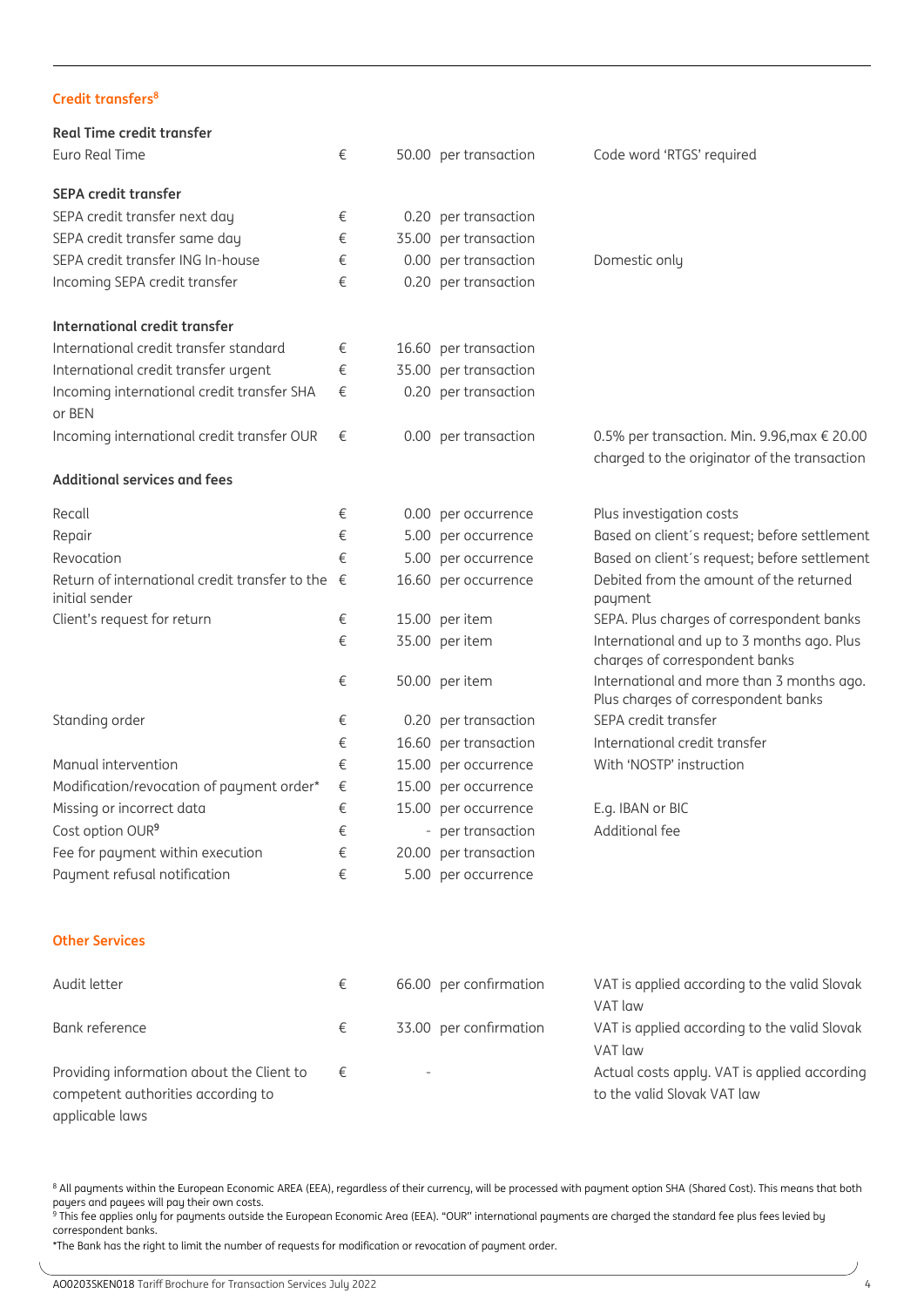| Inquiry and investigations                                                         | € |      | 42.50 per occurrence        | SEPA and International credit transfers                                         |
|------------------------------------------------------------------------------------|---|------|-----------------------------|---------------------------------------------------------------------------------|
| Manual processing charged by other bank                                            | € |      |                             | Upon request of these institutions                                              |
| Proof of payment                                                                   | € |      | 10.00 per transaction       | per confirmation                                                                |
| Back valuation within the accounts with ING<br>Office in Slovakia                  | € |      | 50.00 per item              | Plus relevant interest rate determined by<br>the Bank                           |
| Confirmation of credit from beneficiary<br>bank/Client's request from more details | € |      | 15.00 per item              | Plus charges of the correspondent bank                                          |
| Other forms of confirmation                                                        | € |      | 17.00 per confirmation      | VAT treatment <sup>10</sup>                                                     |
| Providing of general economic/bank<br>information upon the Client's request        | € |      | 16.60 per item              | VAT is applied according to the valid Slovak<br>VAT law. Plus the actual costs. |
| Written notice for a breach of the relevant<br>agreement between Client and Bank.  | € |      | 16.60 per item              | Sent by fax or post. VAT treatment <sup>10</sup>                                |
| Postage expenses                                                                   | € |      |                             | Actual costs apply. VAT treatment <sup>10</sup>                                 |
| Courier service                                                                    | € |      |                             | Actual costs apply. VAT treatment <sup>10</sup>                                 |
| Fax                                                                                | € |      | 1.99 per page               | Inland. VAT treatment <sup>10</sup>                                             |
|                                                                                    | € |      | 4.98 per page               | Europe. VAT treatment <sup>10</sup>                                             |
|                                                                                    | € |      | 9.96 per page               | Other countries. VAT treatment <sup>10</sup>                                    |
| Other bank acts                                                                    | € |      | - per agreement             | Actual costs apply. VAT treatment <sup>10</sup>                                 |
| MT101 set-up                                                                       | € | 0.00 |                             | Remote Initiation Service (RIS)                                                 |
| MT101 maintenance                                                                  | € |      | 0.00 per month, per account |                                                                                 |
| MT101 from third bank                                                              | € |      | 0.00 per message            | Plus fee per individual transaction                                             |
| Sending of SWIFT messages MT101                                                    | € |      |                             | Subject to agreement                                                            |

#### **Direct Debit**

| <b>SEPA Direct Debit (as creditor)</b>         |   |      |                      |
|------------------------------------------------|---|------|----------------------|
| SEPA Direct Debit transaction (as creditor)    | € |      | 0.20 per transaction |
| SEPA Direct Debit transaction ING In-house     | € |      | 0.00 per transaction |
| - domestic only (as creditor)                  |   |      |                      |
| SEPA Direct Debit Unpaids: Refusal/Reject/     | € |      | 5.00 per occurrence  |
| Return (as creditor)                           |   |      |                      |
| SEPA Direct Debit - Refund authorised          | € |      | 5.00 per occurrence  |
| collection (as creditor)                       |   |      |                      |
| SEPA Direct Debit - Refund unguthorised        | € |      | 60.00 per occurrence |
| collection (as creditor)                       |   |      |                      |
| SEPA Direct Debit - Assignment or change       | € |      | 15.00 per occurrence |
| of CID (as creditor)                           |   |      |                      |
| <b>SEPA Direct Debit (as debtor)</b>           |   |      |                      |
| SEPA Direct Debit transaction (as debtor)      | € |      | 0.20 per transaction |
| SEPA Direct Debit transaction ING In-house     | € |      | 0.00 per transaction |
| - domestic only (as debtor)                    |   |      |                      |
|                                                |   |      |                      |
| SEPA Direct Debit - Mandate set up,            |   |      |                      |
| amendment and/or cancellation (as debtor)      | € | 5.00 | per occurrence       |
| SEPA Direct Debit - Mandate copy (as debtor) € |   |      | 30.00 per occurrence |
| SEPA Direct Debit - Unjustified request        | € |      | 60.00 per occurrence |
| for refund (as debtor)                         |   |      |                      |

 $10$  VAT treatment is applied in compliance with the tax regime of the financial service within which the service is provided; if the service is not provided within a financial service the VAT is applied in accordance with the Act on VAT.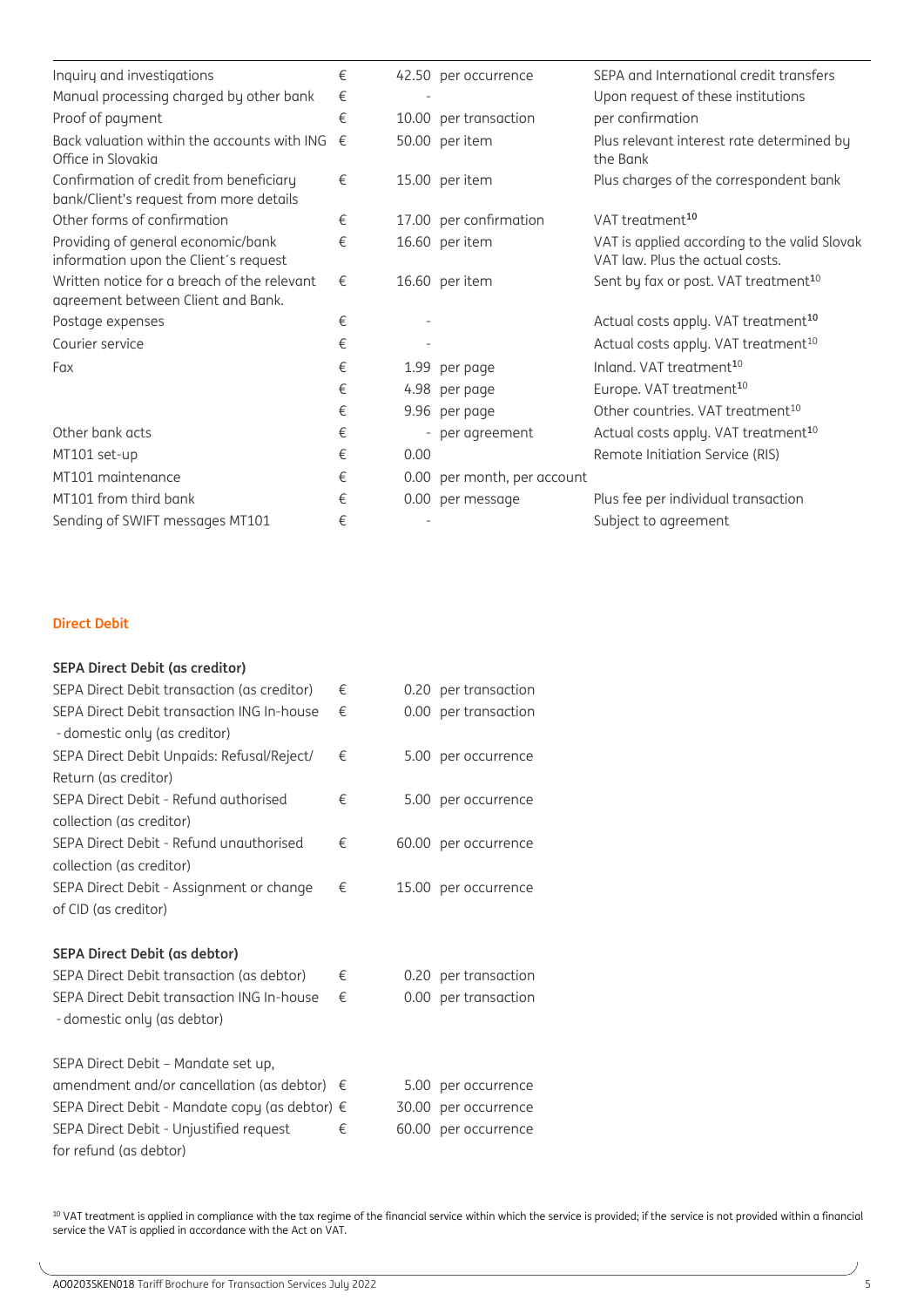#### **Cash Management**

| Domestic Cash Balancing (Intraday and End of Day) |   |                 |                       |
|---------------------------------------------------|---|-----------------|-----------------------|
| Set-up                                            | € |                 | Subject to agreement. |
| Maintenance                                       | € | $\qquad \qquad$ | Subject to agreement  |
| <b>Domestic Automated transactions</b>            |   |                 |                       |
| Set-up                                            | € | 0.00            |                       |
| Maintenance                                       | € | 33.19 per month |                       |

#### **International Cash Management**

ING Bank provides International Cash Management to its clients. The fees and commissions are subject to agreement.

#### **MultiBank Funding and Sweeping**

ING Bank provides MultiBank Funding and Sweeping to its clients. The fees and commissions are subject to separate agreement.

#### **Virtual Cash Management**

ING Bank provides Virtual Cash Management to its clients. The fees and commissions are subject to separate agreement.

#### **Intercompany Loan Administration**

ING Bank provides Intercompany Loan Administration to its clients. The fees and commissions are subject to separate agreement.

#### **Cards**

#### **Corporate Card<sup>11</sup>**

| Corporate Card, corporate pay            | €             |                 | 35.00 per year              |                                        |
|------------------------------------------|---------------|-----------------|-----------------------------|----------------------------------------|
| Foreign exchange fee <sup>12</sup>       | $\frac{0}{0}$ |                 | 1.95 per transaction        | On top of transaction amount           |
| Purchases                                | €             |                 | 0.00 per transaction        |                                        |
| Cash advance from ATM                    | €             |                 | 4.50 per transaction        |                                        |
| Cash advance via counter                 | $\frac{0}{0}$ |                 | 3.00 per transaction        | Min. € 4.50                            |
| Additional services and fees             |               |                 |                             |                                        |
| Rush card fee                            | €             |                 | 129.00 per card             | Emergency provision                    |
| Late payment charge                      | $\frac{0}{0}$ |                 | 1.50 of outstanding balance |                                        |
| Monthly statement Corporate Card         | €             |                 | 3.00 per statement          |                                        |
| Copy of paper-based account statement    | €             |                 | 8.00 per statement          | Including VAT                          |
| Smart Data Reporting set-up              | €             |                 | 750.00 one-off              | Includes one training                  |
| Smart Data Reporting subscription        | €             |                 | 500.00 per year             | Up to 100 cards                        |
|                                          | €             |                 | 750.00 per year             | For 101-250 cards                      |
|                                          | €             |                 | - per year                  | More than 250 cards upon request       |
| File delivery set-up                     | €             | 1000.00 one-off |                             |                                        |
| File delivery subscription               | €             |                 | 1200.00 per year            |                                        |
| File delivery file re-creation           | €             |                 | - per month                 | upon request                           |
| File delivery file re-creation           | €             |                 | 50.00 per month             | Up to 100 cards                        |
|                                          | €             |                 | 100.00 per month            | For 101 - 250 cards                    |
|                                          | €             |                 | - per month                 | More than 250 cards upon request       |
|                                          | €             |                 | 0.00 per year               | In combination with ING Central Travel |
|                                          |               |                 |                             | Solution and/or ING Purchase Control   |
| Purchase Control set-up (user interface) | €             |                 | 750.00 one-off              |                                        |
| Purchase Control set-up (API)            | €             |                 | - one-off                   | Upon request                           |
| <b>ING Central Travel Solution</b>       | €             |                 | $0.00$ one-off              |                                        |

<sup>11</sup> This product is offered by ING Bank N.V., registered office Amsterdam, Trade Register no. 33031431, Chamber of Commerce Amsterdam, The Netherlands.

<sup>12</sup> This fee is incorporated in the amount of the transaction. The currency conversion rates are published at [www.mastercard.com/global/currencyconversion](http://www.mastercard.com/global/currencyconversion)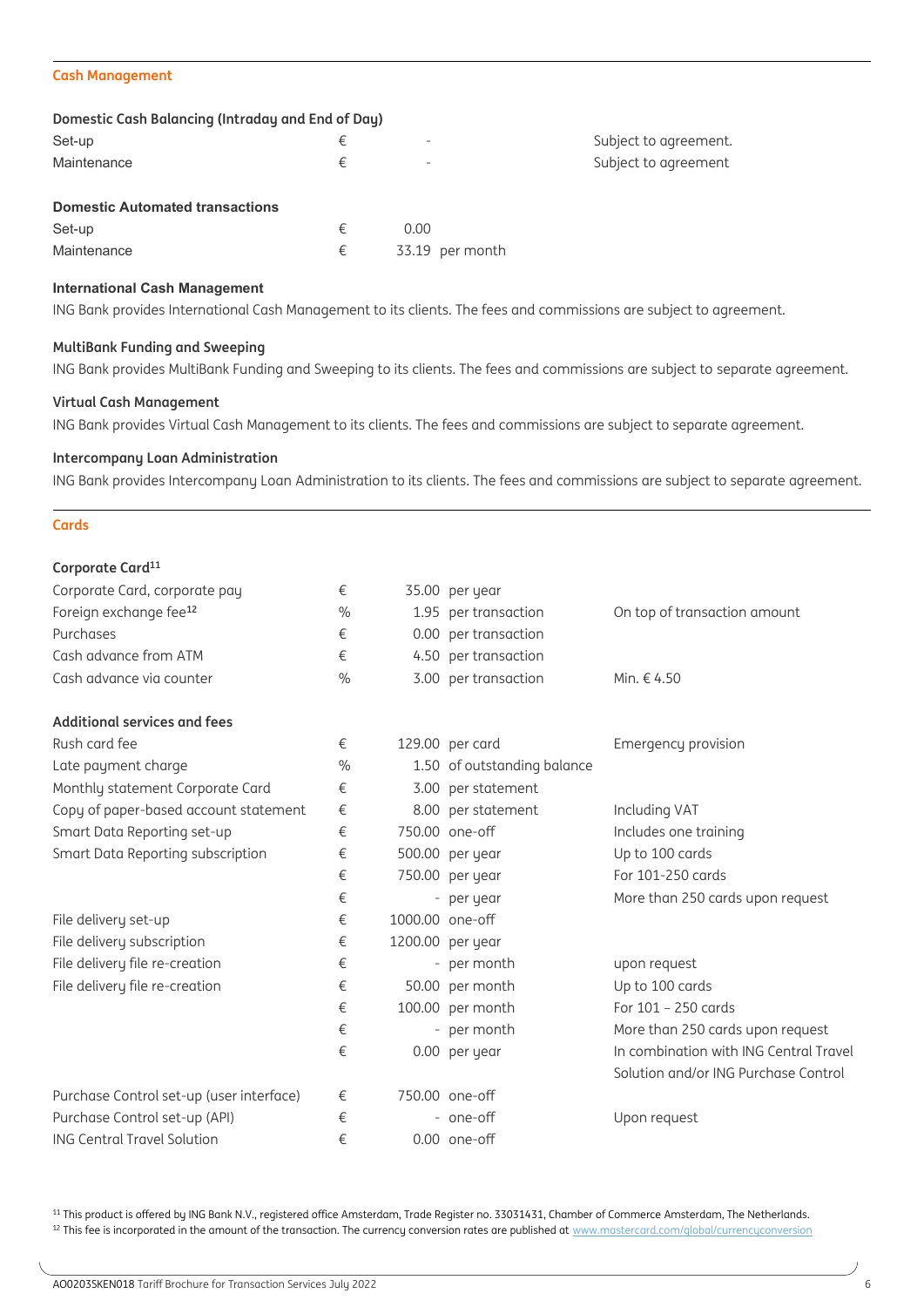| <b>Documentary collection</b>                                           |               |        |                                             |                                                                                      |
|-------------------------------------------------------------------------|---------------|--------|---------------------------------------------|--------------------------------------------------------------------------------------|
| Processing of import collection <sup>13</sup>                           | $\frac{0}{0}$ | 0.20   |                                             | Min. € 50.00                                                                         |
| Processing of export collection <sup>13</sup>                           | $\frac{0}{0}$ | 0.20   |                                             | Min. € 50.00                                                                         |
| Amendment of instructions                                               | €             | 35.00  |                                             |                                                                                      |
| Claims and other notices                                                | €             | 15.00  |                                             | As requested by the client.<br>Second and additional                                 |
| Protest for non-payment                                                 | €             | 35.00  |                                             | Plus notary fees                                                                     |
| <b>Documentary credits - Import</b>                                     |               |        |                                             |                                                                                      |
| Pre-advise                                                              | €             | 20.00  |                                             |                                                                                      |
| Opening                                                                 | €             |        |                                             | Subject to agreement. Min. € 100.00                                                  |
| Amendment                                                               | €             | 50.00  |                                             | Plus opening fee when increasing the<br>amount or extending the validity             |
| Checking of documents or payments within %<br>the Letter of Credit      |               |        | 0.30 of the value of documents              | Payment at sight or deffered payment<br>up to 30 days. Min. € 50.00                  |
|                                                                         | $\frac{0}{0}$ |        | 0.20 for each started month                 | Deffered payment for every other 30<br>days Min. € 50.00                             |
| Cancellation or non-utilisation                                         | €             | 50.00  |                                             | As requested by the applicant                                                        |
| <b>Documentary credits - Export</b>                                     |               |        |                                             |                                                                                      |
| Pre-advise                                                              | €             | 20.00  |                                             |                                                                                      |
| Advising                                                                | $\frac{0}{0}$ |        | 0.20 of the value                           | Min. € 50.00                                                                         |
| Confirmation                                                            | €             |        |                                             | Subject to agreement.                                                                |
| Amendment                                                               | €             | 50.00  |                                             |                                                                                      |
| Checking or sending of documents or<br>payment of the Letter of Credit  | $\frac{0}{0}$ |        |                                             | 0.30 of the value of documents Including deffered payments. Min. $\epsilon$<br>35.00 |
| Transfer                                                                | $\frac{0}{0}$ |        | 0.20 of the transferred amount Min. € 50.00 |                                                                                      |
| Assignment of proceeds                                                  | €             | 50.00  |                                             |                                                                                      |
| <b>Bank Guarantees Issued</b>                                           |               |        |                                             |                                                                                      |
| Guarantee fee                                                           | €             |        | - per month in advance                      | Subject to agreement.                                                                |
| Handling fee                                                            | €             | 50.00  |                                             |                                                                                      |
| Amendment                                                               | €             | 50.00  |                                             | Plus guarantee fee when increasing<br>amount or extending the validity               |
| Notification of the claim                                               | €             | 30.00  |                                             |                                                                                      |
| Client withdraws the application                                        | €             | 150.00 |                                             |                                                                                      |
| Guarantees issued based on counter-<br>guarantees (indirect quarantees) | €             |        |                                             | Subject to agreement. Min. € 250.00<br>one-off fee                                   |
|                                                                         | €             |        |                                             | Fee in an amount as set out by issuing                                               |
|                                                                         |               |        |                                             | bank in relation to the issued                                                       |
|                                                                         |               |        |                                             | quarantee; In case issuing bank is                                                   |
|                                                                         |               |        |                                             | different legal entity within ING Group,                                             |
|                                                                         |               |        |                                             | min. € 100 per quarter, max.                                                         |
|                                                                         |               |        |                                             | 0.50% p.a. out of transaction basis                                                  |
|                                                                         | €             |        |                                             | Other fees as set out by issuing bank in                                             |
|                                                                         |               |        |                                             | relation to the issued guarantee (such                                               |
|                                                                         |               |        |                                             | as notary costs, external legal advice)                                              |
| Commitment fee                                                          | €             |        |                                             | Subject to agreement                                                                 |

 $^{13}$  Fee will be charged also in case of delivery of documents "free of charge", payment as a clean transfer and when returning the documents.

**Trade Finance Services**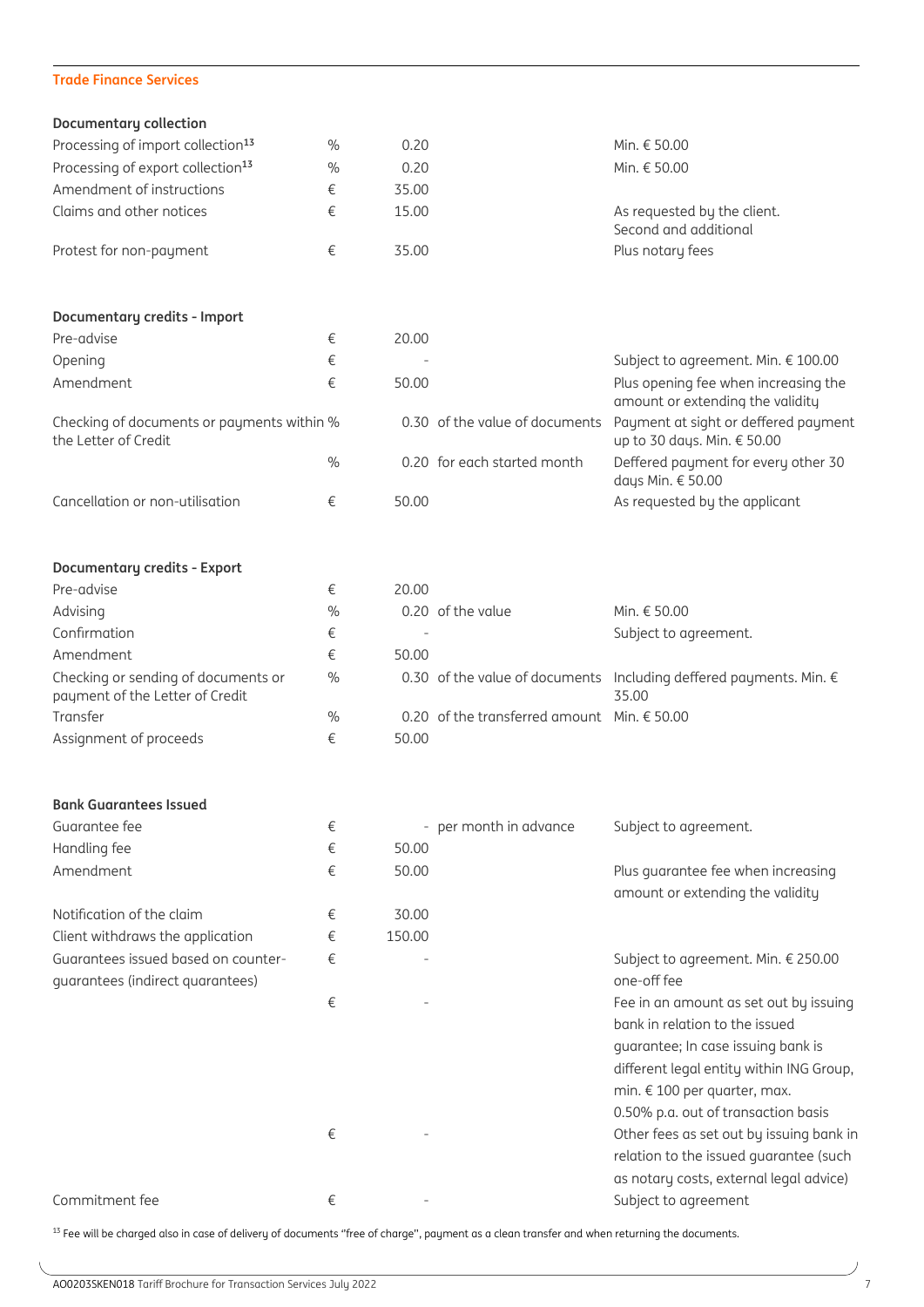| <b>Bank Guarantees Received</b>                               |               |        |                             |                                                  |
|---------------------------------------------------------------|---------------|--------|-----------------------------|--------------------------------------------------|
| Advising                                                      | €             | 150.00 |                             |                                                  |
| Review of text of the Guarantee                               | €             | 100.00 |                             |                                                  |
| Claims                                                        | €             | 50.00  |                             | Under guarantee received                         |
| Amendment advising                                            | €             | 50.00  |                             |                                                  |
| Verification of signatures or confirmation<br>of authenticity | €             | 50.00  |                             |                                                  |
| Release from the Guarantee                                    | €             | 50.00  |                             |                                                  |
| <b>Bills of Exchange</b>                                      |               |        |                             |                                                  |
| Acceptance <sup>14</sup>                                      | $\frac{0}{0}$ |        | 0.20 of the value           | Inland and abroad<br>Min. € 35.00, max. € 100.00 |
| Aval                                                          | €             |        | - per month                 | Subject to agreement. Min. € 100.00              |
| Payment or collection <sup>15</sup>                           | $\%$          |        | 0.20 of the value           | Min. € 35.00, max. € 1500.00                     |
| Protest for non-payment                                       | €             | 35.00  |                             | Plus notary fees                                 |
| Discount before maturiry                                      | €             |        |                             | Subject to agreement                             |
| Safe custody                                                  | $\%$          |        | 0.25 of the value, per year | Min. € 16.60 <sup>15</sup>                       |
| Loans                                                         |               |        |                             |                                                  |
| Arrangement                                                   | €             |        |                             | Subject to agreement                             |
| Commitment                                                    | €             |        |                             | Subject to agreement                             |
| Interest                                                      | €             |        |                             | Subject to agreement                             |
| Other fees                                                    | €             |        |                             | Subject to agreement                             |

14 Fee is also applied in case of delivery of Bill of Exchange without payment, when paying by a clean transfer and when returning the Bill of Exchange. <sup>15</sup> Plus the actual tax rate on value added tax according to the valid VAT law.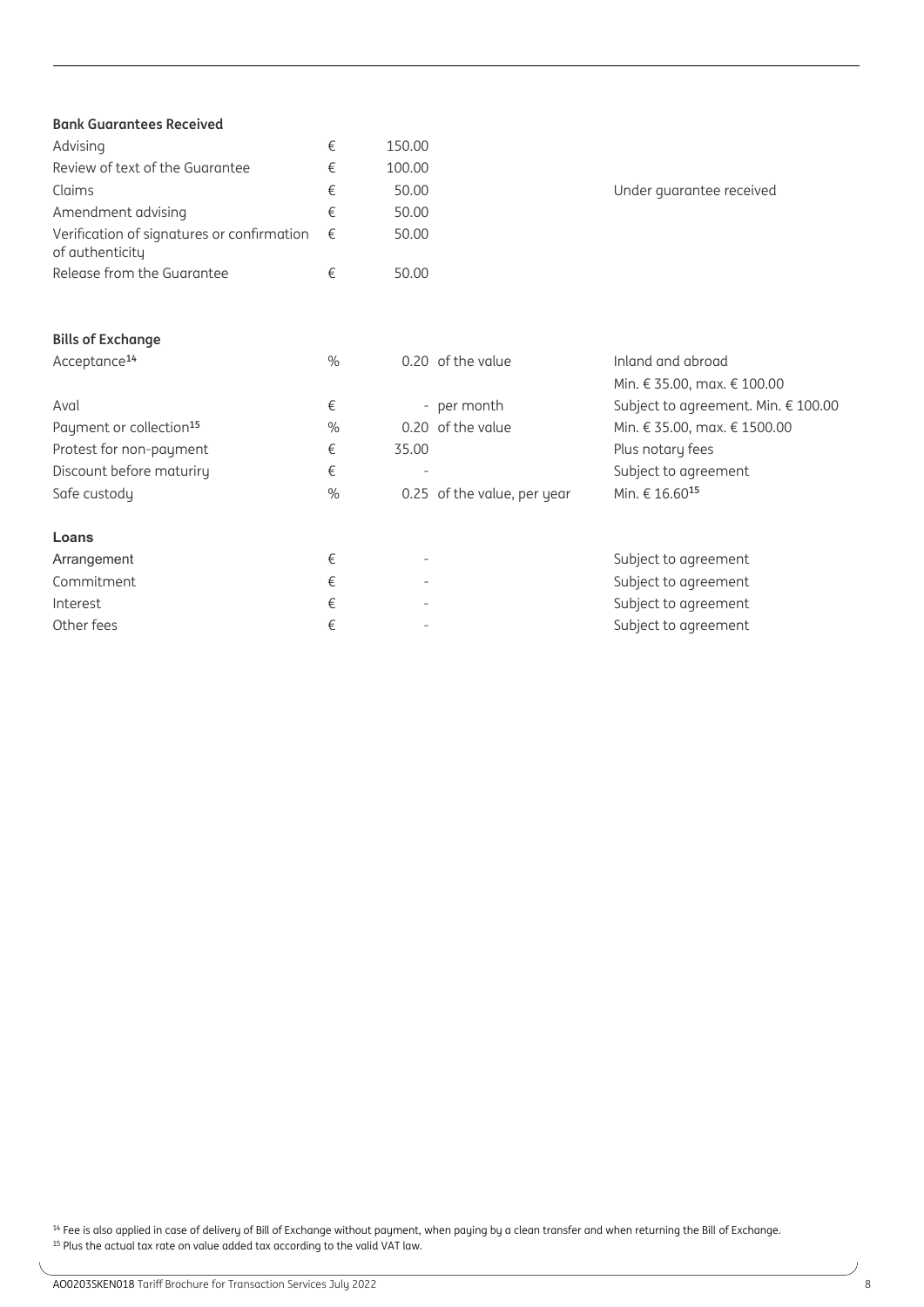### **Conditions**

**1. Manner of initiating Payment Orders in writing** 1.1 Following rules apply with respect to Payment Orders initiated by the Client in writing, except for SDD collections:

- (i) a Payment Order in writing may be submitted to the Bank personally or via post in a closed envelope marked as "PP-please do not open" to the address of the Bank and to the attention of Client Services Department; and
- (ii) a Payment Order in writing may be submitted to the Bank by fax or e-mail provided the Client submitted to ING a letter of indemnity in the form and with the contents required by the Bank. The Bank may, but is not obliged to, execute such a Payment Order.

#### **2. Verification of Payment Orders by telephone**

2.1 Prior to execution of any Payment Order, the Bank may verify it by making a telephone call at the telephone number notified in writing by the Client to the Bank. The Bank is entitled to treat any such verification as valid where the person responding to such call is or purports to be the User. The Bank shall proceed with regular due care. In case verification of the Payment Order cannot be done according to this Clause, the Bank may refuse to execute the Payment Order.

#### **3. Credit Balance Fee**

3.1 Unless agreed otherwise, Credit Balance Fee, if applied by the Bank, is specified in this Tariff Brochure or on the Bank´s internet site. The Bank is entitled to change such specified Credit Balance Fee depending on the changes on the relevant interbank market and the Bank´s business policy and such change can be applied by the Bank with a fifteen days' prior notice. The Client will be deemed to have accepted such change, unless it has terminated in writing the relevant Services with effect prior to the proposed effective date of the change. Such termination is free of charge. A change of the Credit Balance Fee will only be considered as such for the purposes of this Clause if the Client obtains the relevant Service from the Bank and only such Client will be informed accordingly.

#### **4. Credit Interest**

4.1 Credit interest will be calculated on the basis of the exact number of elapsed days and a year having 360 days. The interest payable by the Bank to the Client will be due and payable in arrears on the first day of the calendar month or at such other times that the Bank may agree with the Client. Interest paid on Credit Balance on current account is at ING´s discretion and interest rates are available on the Bank´s Website and in the Bank´s premises.

#### **5. Calculation of debit interest and unauthorised Debit Balance**

5.1 Debit interest will be calculated on the basis of the exact number of elapsed days and a year having 360 days. The interest payable by the Client to the Bank will be due and payable in arrears on the first day of the calendar month or at such other times that the Bank may agree with the Client. All costs, including any legal fees relating to the collection of

an unauthorized overdraft of the Account will be paid by the Client.

5.2 The Bank reserves the right, at any time, to withdraw the Client's right to overdraw the Account and/or require the Client to repay or reduce the debt related to the overdraft on the Account.

#### **6. Communication**

6.1 Notifications sent to the Client by "advice of delivery" (return receipt) are considered delivered upon receiving the confirmation of delivery. If the mail by "advice of delivery" is not collected it is regarded delivered on the reported day of deposition even though the recipient did not get to know about the deposition.

#### **7. Account statements**

7.1 If the Client has requested to collect the Account statements personally the Bank shall retain the Account statements on behalf of the Client at the Bank premises. The Bank shall consider such Account statement delivered on the day of its issue. The Client shall collect Account statements at the Bank premises at least once a year, but always by the end of the month following the calendar year (hereinafter referred to as the "Expiration Period"). The Bank shall give Account statements only to the persons authorized for this purpose and after the Bank verifies their identity. If the Client does not collect the Account statements after the Expiration Period has lapsed, the Bank is authorized to send them to the Client by post at the Client's expenses. The Bank shall not be liable for any losses or damage that the Client may incur as a result of the fact that the Client does not know about the Account balance or credit and debit activity on the Account or because the Client collects Account statements in the Bank premises or that the Client has not collected them.

#### **8. Capital contribution account**

8.1 The Bank can open a capital contribution Account (hereinafter referred to as the "Capital Contribution Account") for a to-be-registered legal person as a deposit for payment of its registered capital before its entry into the Companies Register (hereinafter referred to as the "Client Under Establishment") by concluding the Agreement with the depositor of money deposit or the person authorized to act on behalf of the Client Under Establishment in compliance with legal regulations. The Agreement can be terminated or amended only pursuant to amendments made to the constitutional documents of the Client Under Establishment except for cases specified in Clauses 8.3 and 8.4 herein. 8.2 The depositor of the money deposit is not authorized to dispose of the funds on the Capital Contribution Account. The signature card shall not be signed for the Capital Contribution Account. The Bank shall issue confirmation of money deposit upon the request of the depositor. The Bank reserves the right not to perform any obligation under the Agreement and this Clause 8 unless it has received all documents required by the Bank in form and with the content acceptable to the Bank. 8.3 When a filing for registration of the Client Under Establishment is rejected by the relevant authority and it is not incorporated in the Companies Register, the Bank may terminate the Capital Contribution Account as well as the Agreement and shall return the money deposit to the depositor.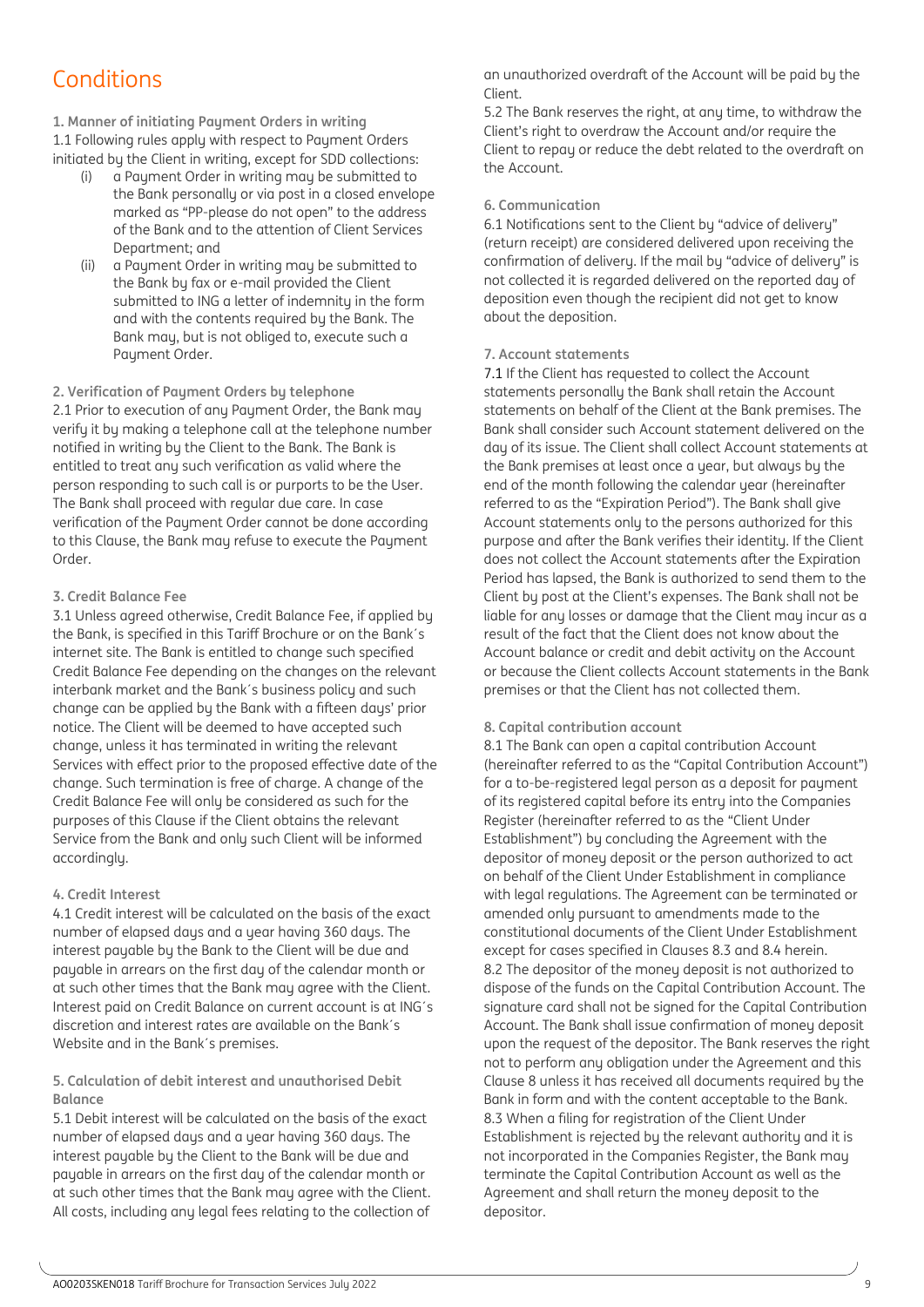8.4 If the Client Under Establishment is incorporated in the Companies Register and the Bank is notified thereof, the Bank shall change the Capital Contribution Account to the Account after receipt of the excerpt from the Companies Register, notification of the statutory body of the Client about approval of legal acts related to opening and maintenance of the Capital Contribution Account and other documents as required by the Bank.

8.5 Capital Contribution Account shall be otherwise governed by the provisions of Wholesale Banking Conditions as amended from time to time accordingly ("WBC").

#### **9. Language**

9.1 If this Tariff Brochure is provided to the Client in another language than English the English language version will prevail.

#### **10. Right of set-off**

10.1 The Bank may set-off any claims (whether or not such claims are due or undue, current, conditional or future, or lapsed) regardless of whether the Bank lodged whatever request related to the claims that the Bank has or may have against the Client, irrespective of the place of performance, branch or the currency of the relevant claims against any claims that the Client may have against the Bank including any claims from any Accounts of the Client regardless of whether such claims are due, current, conditional or future, or lapsed.

#### **11. Due date of Tariffs**

11.1 The Tariffs payable per month will be debited by the Bank from the Client's account on 24th day in every calendar month. If this day is not a Business Day, then on the last Business Day preceding the 24th day in such a calendar month. The Bank will commence to charge the Account maintenance related Tariffs payable per month in the first calendar month following the calendar month in which the relevant Account was opened.

11.2 For the services where Tariffs shall be payable per month in advance, the Tariff will be debited by the Bank from the Client's Account for the first time at the day of the execution of the service and then for each consequent calendar month at the latest on the 10th Business Day of the relevant calendar month. Such a Tariff will be calculated: (i) for the first time on the day of the execution of the service until the end of the calendar month in which the service was executed; and (ii) for each consequent calendar month, at the beginning of such a month;

11.3 One-time Tariffs are payable no later than on the first Business Day following the execution of the relevant service. 11.4 The Tariffs of other banks shall be payable on the day of receiving the request for reimbursement of the Tariff by the Bank.

11.5 Credit Balance Fee pauable bu the Client to the Bank will be due and payable in arrears on the first day of the following calendar month or at such other times that the Bank may notify to the Client.

#### **12. Change of Tariff Brochure**

12.1 The Bank may change the Tariffs in accordance with the Clause 2 of the Schedule Country Specifics Slovakia of the WBC. The Bank may change the part of this Tariff Brochure designated as "Conditions" in accordance with the Clause 2.2 of the General Part of the WBC.

12.2 The amended or replaced Tariff Brochure and the date on which the amended or replaced Tariff Brochure will be effective, will be made available at the Bank's premises or published on the Bank's Website.

#### **Privacy Statement**

The privacy statement applicable between the ING and its Clients is available online:

[https://www.ingwb.com/en/service/privacy-and-legal](https://eur02.safelinks.protection.outlook.com/?url=https%3A%2F%2Fwww.ingwb.com%2Fen%2Fservice%2Fprivacy-and-legal-statements%2Fslovakia%2Fdocuments&data=05%7C01%7Cmiriam.zelenakova%40ing.com%7C21a2723dfb654a43b84108da4855cd68%7C587b6ea13db94fe1a9d785d4c64ce5cc%7C0%7C0%7C637901830595874033%7CUnknown%7CTWFpbGZsb3d8eyJWIjoiMC4wLjAwMDAiLCJQIjoiV2luMzIiLCJBTiI6Ik1haWwiLCJXVCI6Mn0%3D%7C3000%7C%7C%7C&sdata=CBAM%2FFbgKY4hvGA9%2FTyWAwzshrdhWEKvByrTTdlsay0%3D&reserved=0)[statements/slovakia/documents](https://eur02.safelinks.protection.outlook.com/?url=https%3A%2F%2Fwww.ingwb.com%2Fen%2Fservice%2Fprivacy-and-legal-statements%2Fslovakia%2Fdocuments&data=05%7C01%7Cmiriam.zelenakova%40ing.com%7C21a2723dfb654a43b84108da4855cd68%7C587b6ea13db94fe1a9d785d4c64ce5cc%7C0%7C0%7C637901830595874033%7CUnknown%7CTWFpbGZsb3d8eyJWIjoiMC4wLjAwMDAiLCJQIjoiV2luMzIiLCJBTiI6Ik1haWwiLCJXVCI6Mn0%3D%7C3000%7C%7C%7C&sdata=CBAM%2FFbgKY4hvGA9%2FTyWAwzshrdhWEKvByrTTdlsay0%3D&reserved=0)

and [https://www.ingwb.com/en/service/privacy-and-legal](https://eur02.safelinks.protection.outlook.com/?url=https%3A%2F%2Fwww.ingwb.com%2Fen%2Fservice%2Fprivacy-and-legal-statements%2Fprivacy-statement&data=05%7C01%7Cmiriam.zelenakova%40ing.com%7C21a2723dfb654a43b84108da4855cd68%7C587b6ea13db94fe1a9d785d4c64ce5cc%7C0%7C0%7C637901830595874033%7CUnknown%7CTWFpbGZsb3d8eyJWIjoiMC4wLjAwMDAiLCJQIjoiV2luMzIiLCJBTiI6Ik1haWwiLCJXVCI6Mn0%3D%7C3000%7C%7C%7C&sdata=fvHgnx1uu2RF6oFUQJWqdRVJgxIj2CAcHeyVRQDwv0E%3D&reserved=0)[statements/privacy-statement](https://eur02.safelinks.protection.outlook.com/?url=https%3A%2F%2Fwww.ingwb.com%2Fen%2Fservice%2Fprivacy-and-legal-statements%2Fprivacy-statement&data=05%7C01%7Cmiriam.zelenakova%40ing.com%7C21a2723dfb654a43b84108da4855cd68%7C587b6ea13db94fe1a9d785d4c64ce5cc%7C0%7C0%7C637901830595874033%7CUnknown%7CTWFpbGZsb3d8eyJWIjoiMC4wLjAwMDAiLCJQIjoiV2luMzIiLCJBTiI6Ik1haWwiLCJXVCI6Mn0%3D%7C3000%7C%7C%7C&sdata=fvHgnx1uu2RF6oFUQJWqdRVJgxIj2CAcHeyVRQDwv0E%3D&reserved=0)

#### **Cut-off times**

ING improves its delivery and process times on a regular basis. The most actual Cut-off times can be found online: <https://www.ingwb.com/cut-off-times>

#### **Complaint Procedure**

The compliant procedure applicable between the ING and its Clients is available online:

[https://www.ingwb.com/en/service/privacy-and-legal](https://eur02.safelinks.protection.outlook.com/?url=https%3A%2F%2Fwww.ingwb.com%2Fen%2Fservice%2Fprivacy-and-legal-statements%2Fslovakia%2Fdocuments&data=05%7C01%7Cmiriam.zelenakova%40ing.com%7C21a2723dfb654a43b84108da4855cd68%7C587b6ea13db94fe1a9d785d4c64ce5cc%7C0%7C0%7C637901830595874033%7CUnknown%7CTWFpbGZsb3d8eyJWIjoiMC4wLjAwMDAiLCJQIjoiV2luMzIiLCJBTiI6Ik1haWwiLCJXVCI6Mn0%3D%7C3000%7C%7C%7C&sdata=CBAM%2FFbgKY4hvGA9%2FTyWAwzshrdhWEKvByrTTdlsay0%3D&reserved=0)[statements/slovakia/documents](https://eur02.safelinks.protection.outlook.com/?url=https%3A%2F%2Fwww.ingwb.com%2Fen%2Fservice%2Fprivacy-and-legal-statements%2Fslovakia%2Fdocuments&data=05%7C01%7Cmiriam.zelenakova%40ing.com%7C21a2723dfb654a43b84108da4855cd68%7C587b6ea13db94fe1a9d785d4c64ce5cc%7C0%7C0%7C637901830595874033%7CUnknown%7CTWFpbGZsb3d8eyJWIjoiMC4wLjAwMDAiLCJQIjoiV2luMzIiLCJBTiI6Ik1haWwiLCJXVCI6Mn0%3D%7C3000%7C%7C%7C&sdata=CBAM%2FFbgKY4hvGA9%2FTyWAwzshrdhWEKvByrTTdlsay0%3D&reserved=0)

and

[https://www.ingwb.com/en/service/compliance/complaints](https://www.ingwb.com/en/service/compliance/complaints-procedures)[procedures](https://www.ingwb.com/en/service/compliance/complaints-procedures)

#### **Exchange rates**

Exchange rates of ING Bank N.V., pobočka zahraničnej banky are published on the Bank's Website:

#### [https://www.ingwb.com/en/service/financial-](https://eur02.safelinks.protection.outlook.com/?url=https%3A%2F%2Fwww.ingwb.com%2Fen%2Fservice%2Ffinancial-markets%2Fexchange-rates%2Fexchange-rates-for-slovakia&data=05%7C01%7Cmiriam.zelenakova%40ing.com%7C21a2723dfb654a43b84108da4855cd68%7C587b6ea13db94fe1a9d785d4c64ce5cc%7C0%7C0%7C637901830596030261%7CUnknown%7CTWFpbGZsb3d8eyJWIjoiMC4wLjAwMDAiLCJQIjoiV2luMzIiLCJBTiI6Ik1haWwiLCJXVCI6Mn0%3D%7C3000%7C%7C%7C&sdata=DQAbmN4xmUcDUp7Rq7gajNpm51gnCjN7nrYQhm5SE68%3D&reserved=0)

#### [markets/exchange-rates/exchange-rates-for-slovakia](https://eur02.safelinks.protection.outlook.com/?url=https%3A%2F%2Fwww.ingwb.com%2Fen%2Fservice%2Ffinancial-markets%2Fexchange-rates%2Fexchange-rates-for-slovakia&data=05%7C01%7Cmiriam.zelenakova%40ing.com%7C21a2723dfb654a43b84108da4855cd68%7C587b6ea13db94fe1a9d785d4c64ce5cc%7C0%7C0%7C637901830596030261%7CUnknown%7CTWFpbGZsb3d8eyJWIjoiMC4wLjAwMDAiLCJQIjoiV2luMzIiLCJBTiI6Ik1haWwiLCJXVCI6Mn0%3D%7C3000%7C%7C%7C&sdata=DQAbmN4xmUcDUp7Rq7gajNpm51gnCjN7nrYQhm5SE68%3D&reserved=0)

The Bank may, at any time, change exchange rates with immediate effect and without prior notice. Exchange rates are determined by the Bank on a daily or more frequent basis.

If the Client pays or receives amount in a currency that is not the currency of the Account, the Bank may set and, based on agreement concluded between the Bank and the Client over telephone, apply to the respective conversion an exchange rate that is different that the exchange rate published on the Bank's Website. For avoidance of any doubt, the following apply to the agreement on different exchange rate according to the previous sentence: (a) the Client has no legal entitlement for setting different exchange rate or for conclusion of the agreement on different exchange rate (b) Agreement on Term Deposits and FX Spot Transactions does not apply to such agreement, (c) the Bank does not issue any specific confirmation about such agreement and (d) if there is no agreement on different exchange rate between the Bank and the Client, the applicable exchange rate published on the Bank's Website applies.